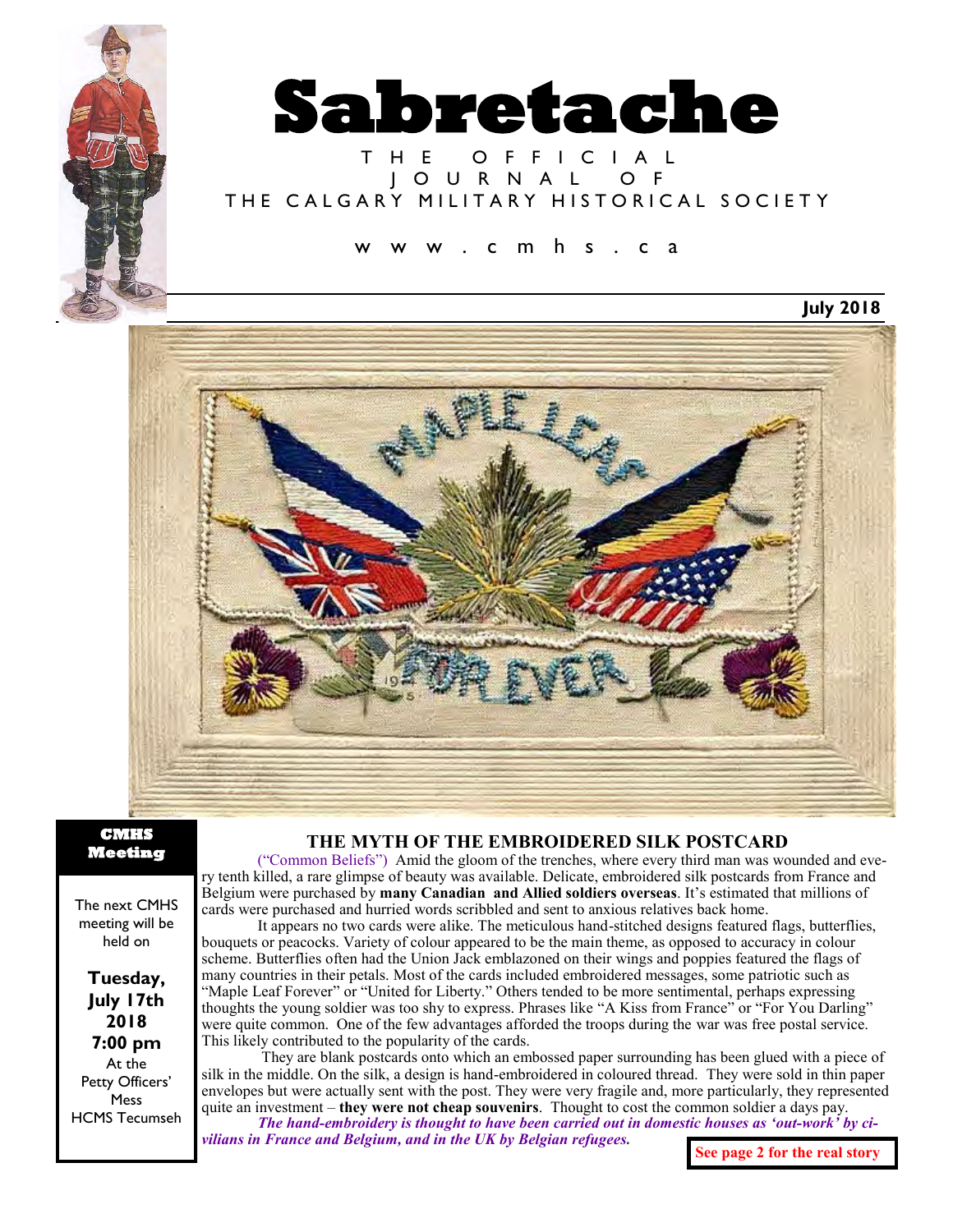#### **Sabretache**

THE OFFICIAL JOURNAL OF THE CALGARY MILITARY HISTORICAL SOCIETY The CALGARY MILITARY HISTORICAL SOCIETY is a non-profit registered society which fosters the study of the military and the police, and the heritage of Canada, the British Empire, and the world as well as the preservation of military artifacts and records. The CMHS meets once every calendar month at: Petty Officers' Mess HMCS Tecumseh 1820 - 24th Street SW Calgary AB T2T 0G6

#### **Who actually made them?**

# **Notice of Next Meeting**

The next CMHS meeting will be held on **Tuesday, July 17th., 2018 19:00 (7:00 pm)**

At the Petty Officers' Mess, HMCS Tecumseh.

Members are reminded that an offering of foodstuffs for the Legion Food Bank is considered your unofficial entrance fee to our regular scheduled meetings*.*

The unofficial agenda of this meeting will be:

Introduction of guests, Minutes of last meeting Correspondence, Membership report Treasurer's report, Old business / New business Break, Show & Tell The President, **Allan Ross** would like to invite everyone to remain after the meeting for an informal time of fellowship.

The designs and texts for the cards were worked in series with colourful, free style embroidery on silk gauze panels. The individual embroideries were cut out and stuck to a card frame that was embossed with a decorative edging. For the embroidery itself, a wide range of stitches were used. These included the back stitch, basket weave stitch, individual cross stitches, herringbone stitch, reverse herringbone stitch (in order to create a shadow work effect), double running stitch (also known as the Holbein stitch), satin stitch, stem stitch, as well as various composite stitches

The questions that has to be asked about these cards, especially as to how the cards were decorated, and by whom. Several different answers were given, the most popular and persistent (and sentimental) was the one that said that the images were hand embroidered by Belgian and French women who had been afflicted by the war.

This explanation is simply not true. Would these women and girls have really been able to hand embroider millions of cards. Impossible!!! An important detail in this respect is that none of the individual postcards upon close inspection show any indication of a drawn or printed design that would have been essential if the embroideries were being made by hand. In addition, large sheets have been preserved (see the illustration) with series of comparable designs, ready to be glued onto the cardboard cards.

The large sheets and the lack of drawn or printed designs, and the sheer number of embroidered cards, indicates that the cards were machine made, but this brings us to the next question, which type of machine was used?

1919 1919 1919 1919 1919 1919 1919 1919 1919 1919 **Dend** т 1919 1919 1919 1919 1919 1681 1919 1919 1919 1919 1919 1919 1919 1919 1919 1919

A set of 25 images that were pre-embroidered by machine. The images are ready to be cut out and glued onto a card ground. The main text on the card reads: "Peace 1919"

Detail of postcard showing various embroidery stitches, including the cross stitch, satin stitch and stem stitch



#### July 2018

PAGE 2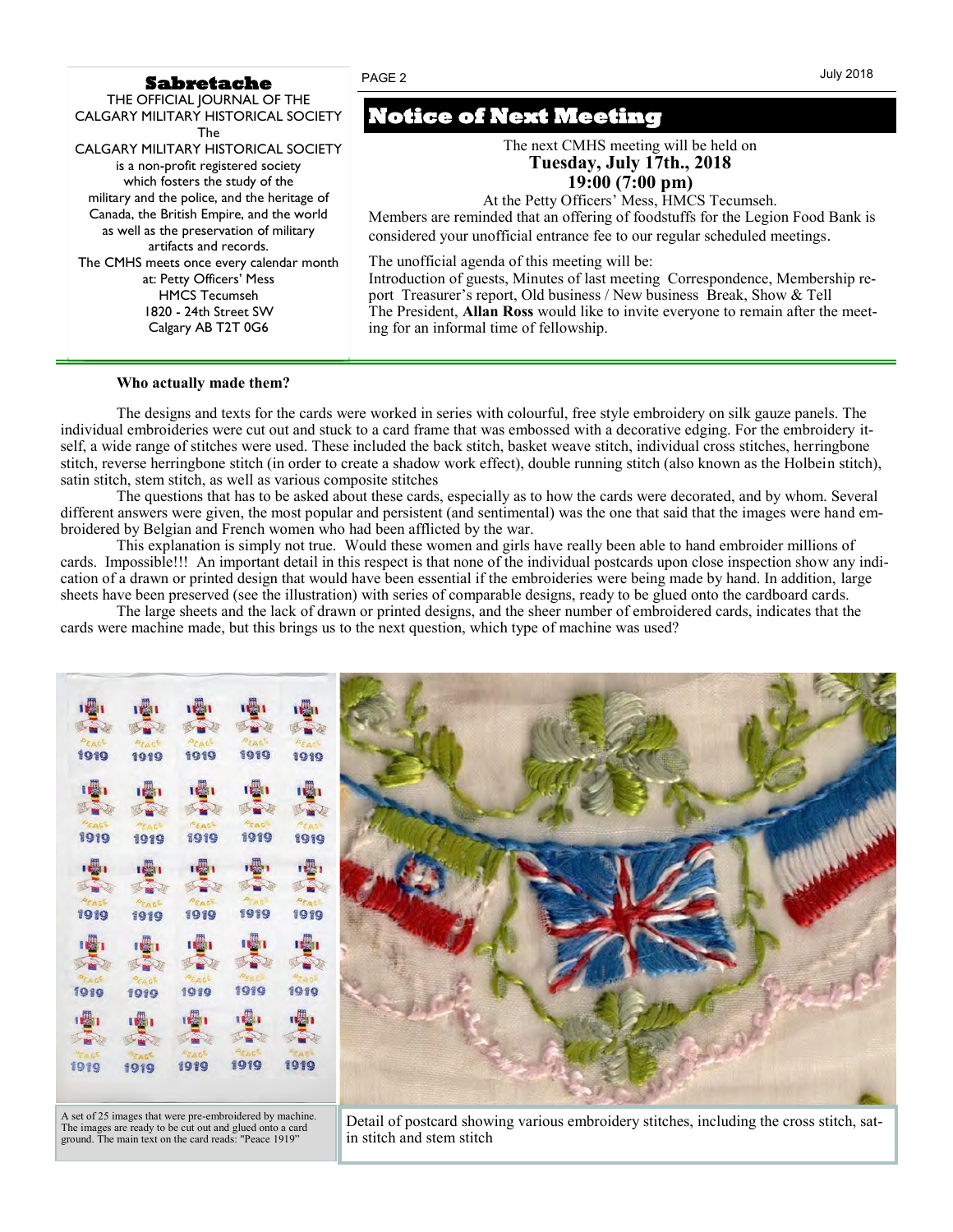# **Minutes of last meeting / Calgary Military Historical Society**

# **Meeting held on June 19, 2018 at the Petty Officer's Mess, HMCS Tecumseh**

**1. Meeting called to order** By President Allan R. at 19:05 PM. 22 members in attendance.

### **2. Minutes of Previous Meeting**.

Discussed no correction. Member Mike C. moves that the Previous Meeting Minutes be accepted. Seconded by Dave S.

**3. Newsletter.** - Show & Tell listing, Garrett with G not J.

# **4. Treasures Report***.*

Report by Floyd S. Lists of monies collected from book auctions, donations etc. Listing of expenditures. Floyd reports, with last month expenses, a slight decrease over April balance. Member Mike C. moves that the Treasures report be accepted as reported. Seconded by Brian H. Approved.

# **5. Membership Report**.

Report by Floyd S. Total 48 members (2 Life, 2 Hon, 44 Regular). Member Susan E. moves that the Membership report be accepted as reported. Seconded by Brian H. Approved.

# **6. Correspondence:**

- Copies of MCC of C - 2017 Winter & 2018 Spring Journals.

- 2017 Annual Return filed with Service Alberta as per Societies Act.

# **7. Announcements:**

- Upcoming Book Series, 10 Volumes, Commonwealth Gallantry Awards to Officers & Enlisted,
- cost 375 £/volume.

### **8. Old Business.**

- Facebook link still under assessment, consultation with Kevin Roberts.

- Martin U. gives Calgary Militaria Shows June 16 event summary.

# **9. New Business:**

- Al Deeves wife June has passed. Heartfelt condolences to Al and his family.
- HMCS Tecumseh's firearms policy outlined and discussed.

### **BREAK**

**10. Book Raffle & Auction:** - Auction conducted.

### **11. Show and Tell:**

- Floyd S. Bronze and Silver Spanish Crosses with Swords
- Alan R. Spanish Condor Legion Memorial Crosses, issued to next of kin, only 315 issued.
- Martin U. WW2 1942 T/5 Corporal Marcelino Aquino, Philippine Scouts, US 26 Cavalry. Chino
	- Kahki Shirt with Insignia, Kelly Helmet, Campaign Hat, M1918 Mills mounted cartridge belt with M1912 Cavalry Colt 1911 swivel holster.
- David G. GSM with Fenian Raid 1866 Bar to Pte. William A. Ryan Grand Trunk Rifle Regiment.
- Barry E. RCAF manuals, Principles of Radio 1942 & Machinists 1941 and RCAF notebook 1952 named to R.J. Gower;  $3<sup>rd</sup>$  Special Service Police collar.
- Garrett L. WW1 items to L Cpl Herbert J.W. Brockman, RCR, Service Medal Group, Legion Medal, ID tag. Wounded April 9, 1917 at Vimy Ridge, October 1917 exposed to mustard gas.
- Dave S. GG Body Guard brass cap badge, IWM Churchill War Room Guide.
- Mike C. Bronze EII Coronation Medal to Reve CE Caldwell; Silver EVII Coronation Medal to Cpt J. A. Beyon, Strathcona Horse, Boer War; 2 ID card booklets Colonial Troop Club for EVII Coronation.
- Stewart E. A map identifying locations from his service in WW2.
- Bob M. Selection of medals including 2 French Groups one 5 medal & one 7 medal, OBE; Commander, Yugoslavia Order of White Eagle; French Legion of Honour  $3^{rd}$  &  $5^{th}$ Republic, both Commandeur  $1<sup>st</sup>$  Class.
- Alan M. Rhodesian General Service Medal, WW2, issued to reserve units, report of 3500 issued, but records for only 2900, where are the other 600+?

**12. Adjournment:** President Allan R calls for motion to adjourn. Member Barry E. moves to adjourn. Seconded by Susan E. Approved. **Meeting Adjourned. 20:20**